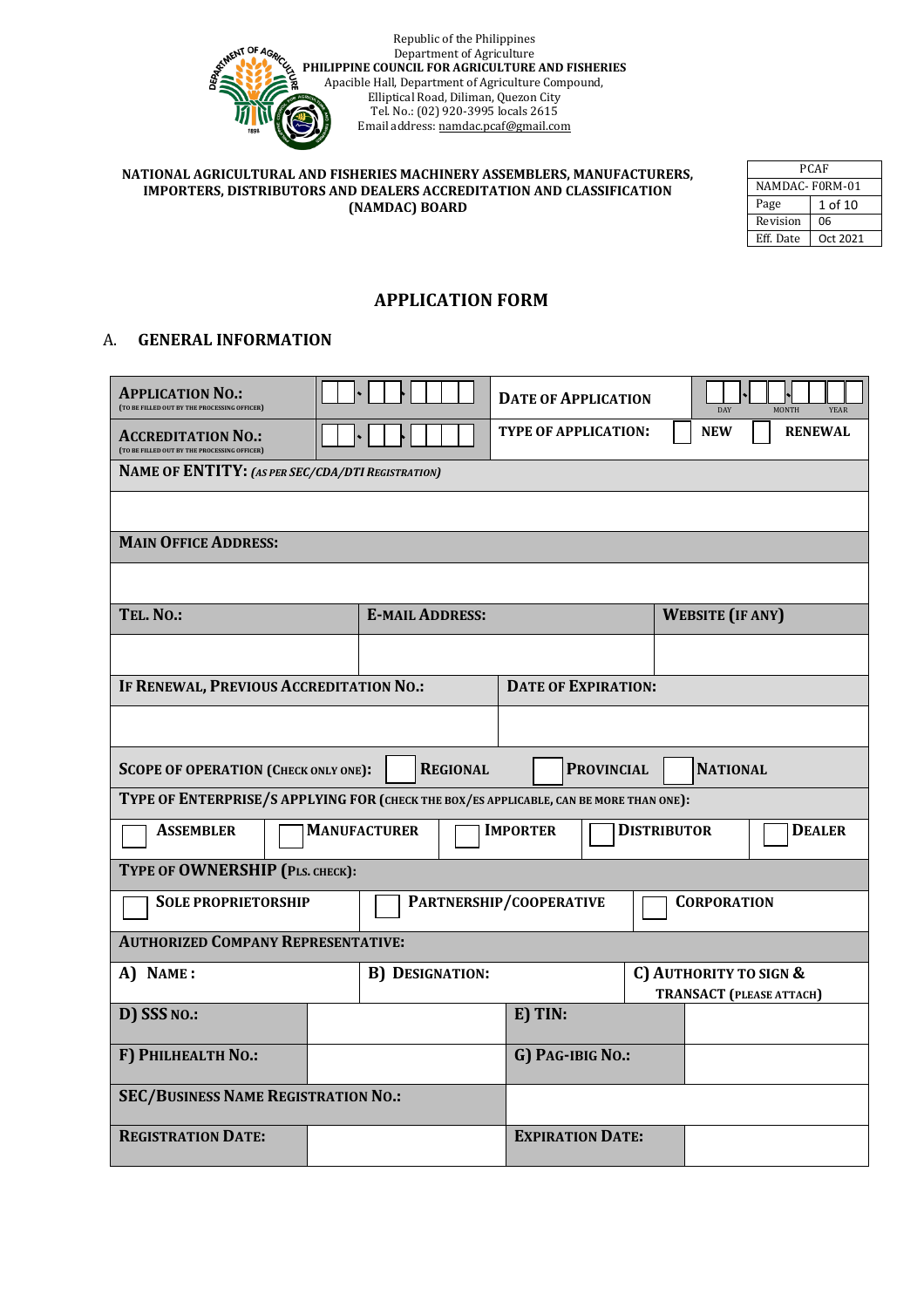

| PCAF           |          |  |  |
|----------------|----------|--|--|
| NAMDAC-F0RM-01 |          |  |  |
| Page           | 2 of 10  |  |  |
| Revision       | 06       |  |  |
| Eff. Date      | Oct 2021 |  |  |

### B. **PRODUCT DATA SHEET**

| <b>PRODUCT</b>   | DATE/YEAR<br><b>INTRODUCED</b><br>(in the<br>country) | <b>BRAND</b> | <b>MODEL</b> | <b>COUNTRY OF</b><br>ORIGIN* | <b>IS THE PRODUCT</b><br><b>AMTEC TESTED?</b><br>(Yes/No) |
|------------------|-------------------------------------------------------|--------------|--------------|------------------------------|-----------------------------------------------------------|
| 1.               |                                                       |              |              |                              |                                                           |
| 2.               |                                                       |              |              |                              |                                                           |
| 3.               |                                                       |              |              |                              |                                                           |
| 4.               |                                                       |              |              |                              |                                                           |
| 5.               |                                                       |              |              |                              |                                                           |
| 6.               |                                                       |              |              |                              |                                                           |
| 7.               |                                                       |              |              |                              |                                                           |
| 8.               |                                                       |              |              |                              |                                                           |
| 9.               |                                                       |              |              |                              |                                                           |
| 10.<br>.<br>$ -$ |                                                       |              |              |                              |                                                           |

*(Please use additional sheet if necessary)*

*\*For 'Country of Origin'- country where the product is manufactured*

### C. **LIST OF DEALERS / BRANCHES** (*if applicable*)

| <b>COMPANY</b>                   | <b>AREA OF</b><br><b>OPERATION</b><br>(NATIONAL/<br>REGIONAL/<br>PROVINCE) | <b>OFFICE ADDRESS</b> | <b>CONTACT.</b><br>NO./EMAIL<br><b>ADDRESS</b> | DTI/SEC. REG.<br>NO. |
|----------------------------------|----------------------------------------------------------------------------|-----------------------|------------------------------------------------|----------------------|
| 1.                               |                                                                            |                       |                                                |                      |
| 2.                               |                                                                            |                       |                                                |                      |
| 3.                               |                                                                            |                       |                                                |                      |
| 4.                               |                                                                            |                       |                                                |                      |
| 5.                               |                                                                            |                       |                                                |                      |
| 6.                               |                                                                            |                       |                                                |                      |
| 7.                               |                                                                            |                       |                                                |                      |
| 8.                               |                                                                            |                       |                                                |                      |
| 9.                               |                                                                            |                       |                                                |                      |
| 10.<br>$\sim$ $\sim$ $\sim$<br>. |                                                                            |                       |                                                |                      |

*(Please use additional sheet if necessary)*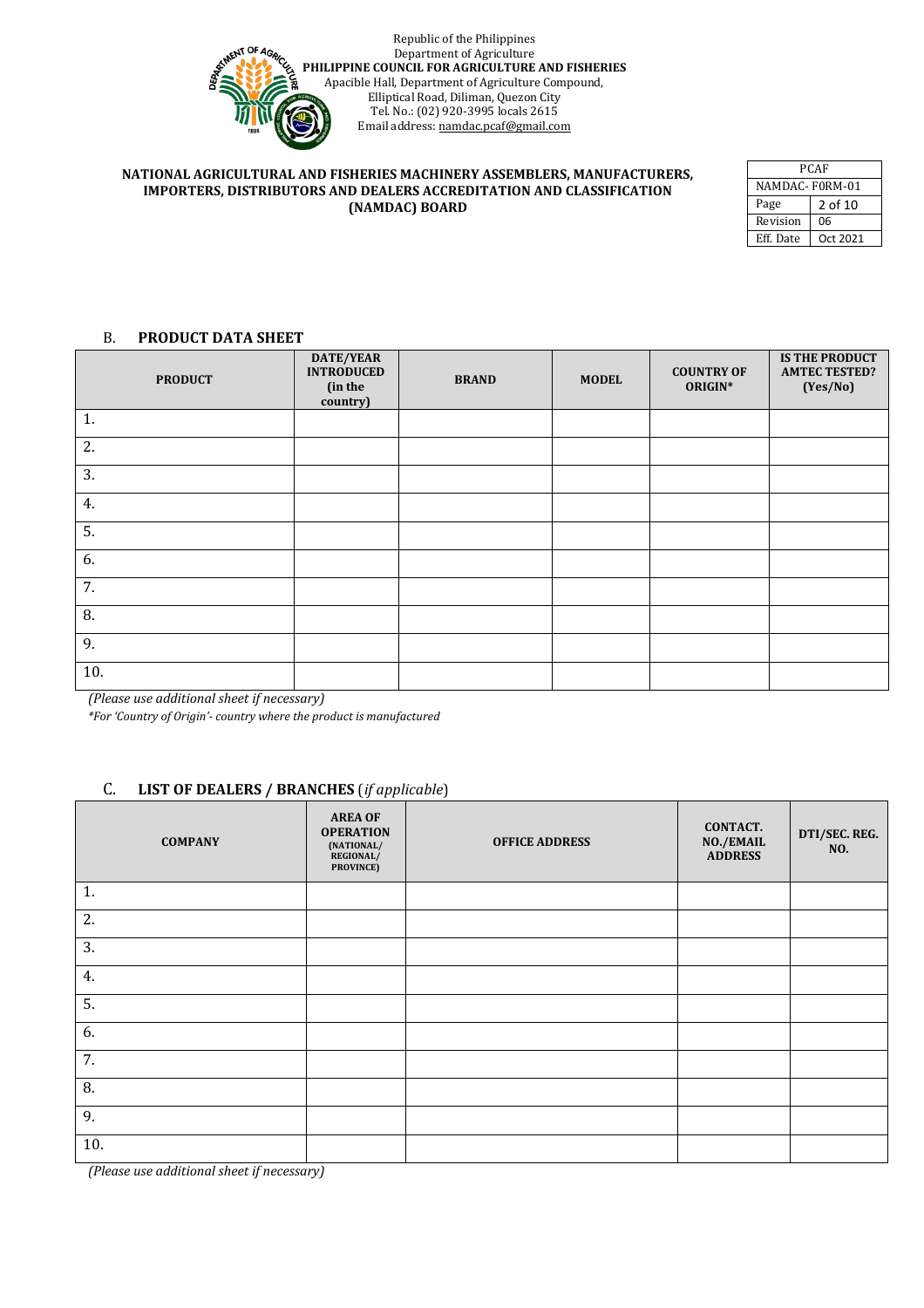

| PCAF            |          |  |  |
|-----------------|----------|--|--|
| NAMDAC-F0RM-01  |          |  |  |
| Page<br>3 of 10 |          |  |  |
| Revision        | 06       |  |  |
| Eff. Date       | Oct 2021 |  |  |

## **D. LIST OF TOOLS FOR SERVICING**

|                | <b>Name of Tools</b> | <b>Year of Purchase</b> |
|----------------|----------------------|-------------------------|
| 1              |                      |                         |
| $\overline{c}$ |                      |                         |
| 3              |                      |                         |
| $\overline{4}$ |                      |                         |
| 5              |                      |                         |
| 6              |                      |                         |
| 7              |                      |                         |
| 8              |                      |                         |
| 9              |                      |                         |
| $10\,$         |                      |                         |
| 11             |                      |                         |
| 12             |                      |                         |
| 13             |                      |                         |
| 14             |                      |                         |
| 15             |                      |                         |
| 16             |                      |                         |
| 17             |                      |                         |
| 18             |                      |                         |
| 19             |                      |                         |
| 20             |                      |                         |

 *(Please use additional sheet if necessary)*

## **E. LIST OF FACILITIES AND OFFICE EQUIPMENT**

|                | Name of Office Equipment, and Company<br><b>Facilities</b> | <b>Owned or Leased?</b><br>(Please Check) |        | <b>Year of Purchase/Lease</b> |
|----------------|------------------------------------------------------------|-------------------------------------------|--------|-------------------------------|
|                |                                                            | Owned                                     | Leased |                               |
| 1              |                                                            |                                           |        |                               |
| $\overline{c}$ |                                                            |                                           |        |                               |
| 3              |                                                            |                                           |        |                               |
| $\overline{4}$ |                                                            |                                           |        |                               |
| 5              |                                                            |                                           |        |                               |
| 6              |                                                            |                                           |        |                               |
| 7              |                                                            |                                           |        |                               |
| 8              |                                                            |                                           |        |                               |
| 9              |                                                            |                                           |        |                               |
| $10\,$         |                                                            |                                           |        |                               |
| 11             |                                                            |                                           |        |                               |
| 12             |                                                            |                                           |        |                               |
| 13             |                                                            |                                           |        |                               |
| 14             |                                                            |                                           |        |                               |
| 15             |                                                            |                                           |        |                               |
| 16             |                                                            |                                           |        |                               |
| 17             |                                                            |                                           |        |                               |
| 18             |                                                            |                                           |        |                               |
| 19             |                                                            |                                           |        |                               |
| 20             |                                                            |                                           |        |                               |

 *(Please use additional sheet if necessary)*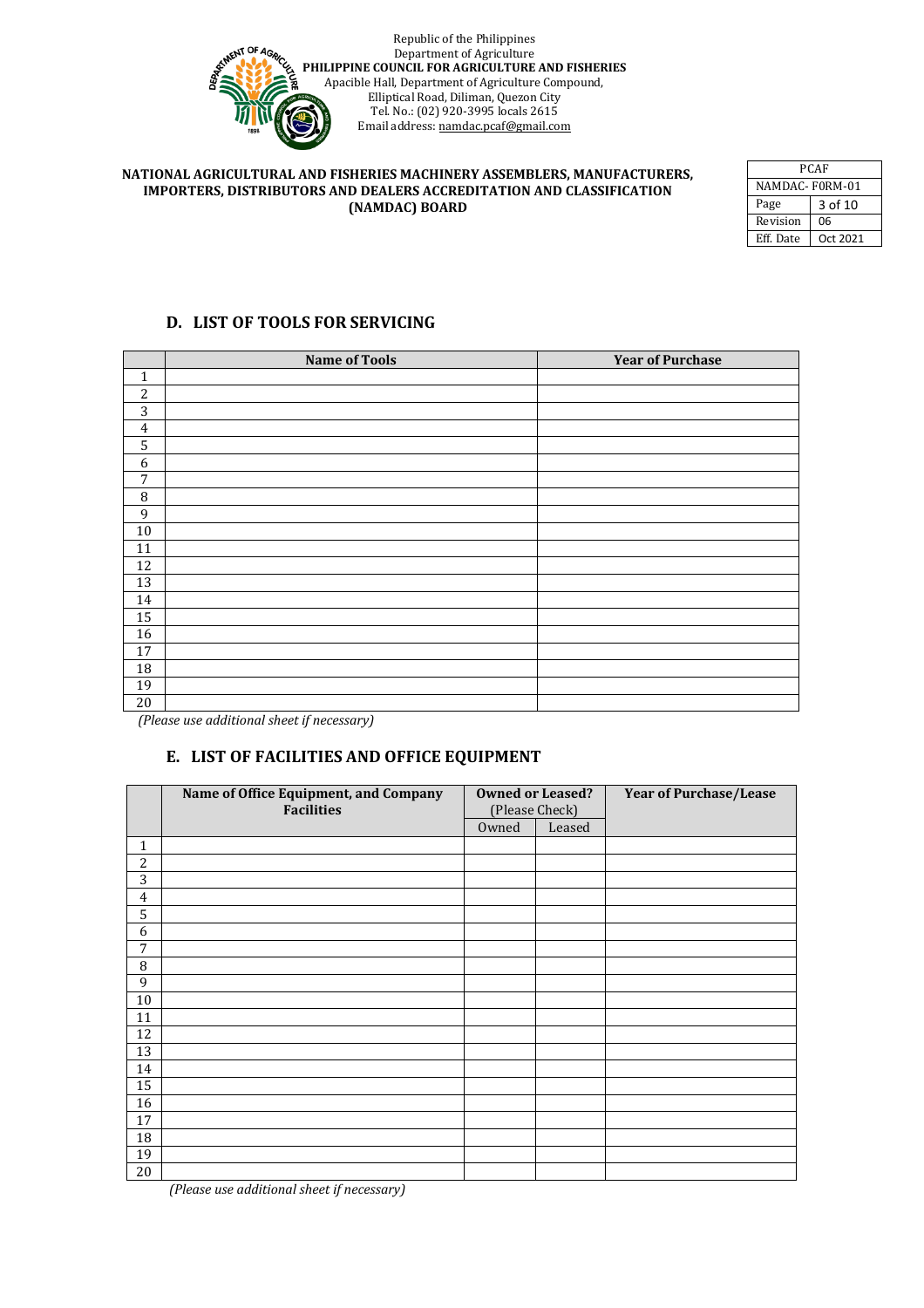

| PCAF            |          |  |  |
|-----------------|----------|--|--|
| NAMDAC-F0RM-01  |          |  |  |
| Page<br>4 of 10 |          |  |  |
| Revision        | 06       |  |  |
| Eff. Date       | Oct 2021 |  |  |

### **F. LIST OF TESTING/MANUFACTURING EQUIPMENT**

|                | Name of Equipment / Tool | <b>Owned or Leased?</b> |        | <b>Year of Purchase/Lease</b> |
|----------------|--------------------------|-------------------------|--------|-------------------------------|
|                |                          | (Please Check)          |        |                               |
| 1              |                          | Owned                   | Leased |                               |
| 2              |                          |                         |        |                               |
| 3              |                          |                         |        |                               |
| $\overline{4}$ |                          |                         |        |                               |
| 5              |                          |                         |        |                               |
| 6              |                          |                         |        |                               |
| 7              |                          |                         |        |                               |
| 8              |                          |                         |        |                               |
| 9              |                          |                         |        |                               |
| 10             |                          |                         |        |                               |
| $11\,$         |                          |                         |        |                               |
| 12             |                          |                         |        |                               |
| 13             |                          |                         |        |                               |
| 14             |                          |                         |        |                               |
| 15             |                          |                         |        |                               |
| 16             |                          |                         |        |                               |
| 17             |                          |                         |        |                               |
| 18             |                          |                         |        |                               |
| 19             |                          |                         |        |                               |
| 20             |                          |                         |        |                               |

 *(Please use additional sheet if necessary)*

### **G. LIST OF COMPANY VEHICLES**

|                | Name of Vehicle | <b>Owned or Leased?</b><br>(Please Check) |        | <b>Year of Purchase/Lease</b> |
|----------------|-----------------|-------------------------------------------|--------|-------------------------------|
| $\mathbf{1}$   |                 | Owned                                     | Leased |                               |
| $\overline{c}$ |                 |                                           |        |                               |
| 3              |                 |                                           |        |                               |
| 4              |                 |                                           |        |                               |
| 5              |                 |                                           |        |                               |
| 6              |                 |                                           |        |                               |
| 7              |                 |                                           |        |                               |
| 8              |                 |                                           |        |                               |
| 9              |                 |                                           |        |                               |
| $10\,$         |                 |                                           |        |                               |
| 11             |                 |                                           |        |                               |
| 12             |                 |                                           |        |                               |
| 13             |                 |                                           |        |                               |
| 14             |                 |                                           |        |                               |
| 15             |                 |                                           |        |                               |
| 16             |                 |                                           |        |                               |
| 17             |                 |                                           |        |                               |
| 18             |                 |                                           |        |                               |
| 19             |                 |                                           |        |                               |
| $20\,$         |                 |                                           |        |                               |

 *(Please use additional sheet if necessary)*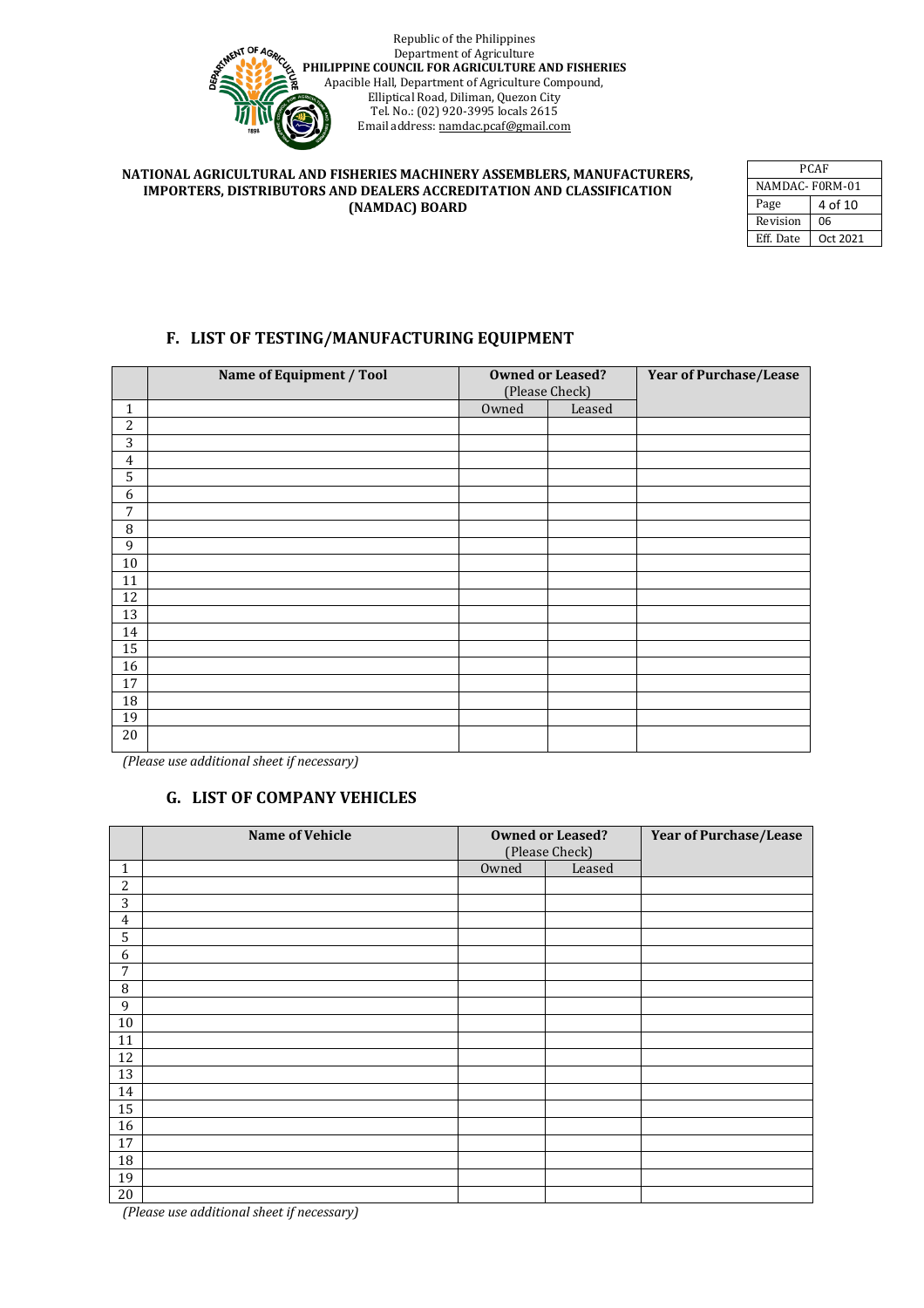

| PCAF            |          |  |  |
|-----------------|----------|--|--|
| NAMDAC-F0RM-01  |          |  |  |
| Page<br>5 of 10 |          |  |  |
| Revision        | 06       |  |  |
| Eff. Date       | Oct 2021 |  |  |

## **H. DECLARATION OF AFTER-SALES SERVICE**

|    | <b>Parameters</b>                                                   |                                                                                                                         |
|----|---------------------------------------------------------------------|-------------------------------------------------------------------------------------------------------------------------|
| 1. | Warranty<br>(Check one box)<br>only)                                | Parts and Services with warranty from the distributor/manufacturer<br>Parts, Services and full in-house warranty        |
| 2. | Availability of<br>Mechanics and<br>vehicle<br>(check one box only) | Availability of field mechanic/s with vehicle<br>Availability of both in-house(store) and field mechanic/s with vehicle |
| 3. | Response Time for<br>services (including<br>travel time)            | hours                                                                                                                   |

*Sworn Declaration: I declare under the penalties of perjury, that this application and all its attached documentary requirements has been made in good faith, verified by me and to the best of my knowledge and belief, is true and correct. Further, I give my consent to the processing of information as contemplated under the "Data Privacy Act of 2012 (R.A. 10173) for legitimate and lawful purposes.*

> **\_\_\_\_\_\_\_\_\_\_\_\_\_\_\_\_\_\_\_\_\_\_\_\_\_\_\_\_\_\_\_\_\_\_\_\_\_\_\_\_\_\_\_\_\_\_\_\_\_\_\_\_\_\_\_\_\_\_\_\_ SIGNATURE OVER PRINTED NAME OF APPLICANT OR AUTHORIZED REPRESENTATIVE**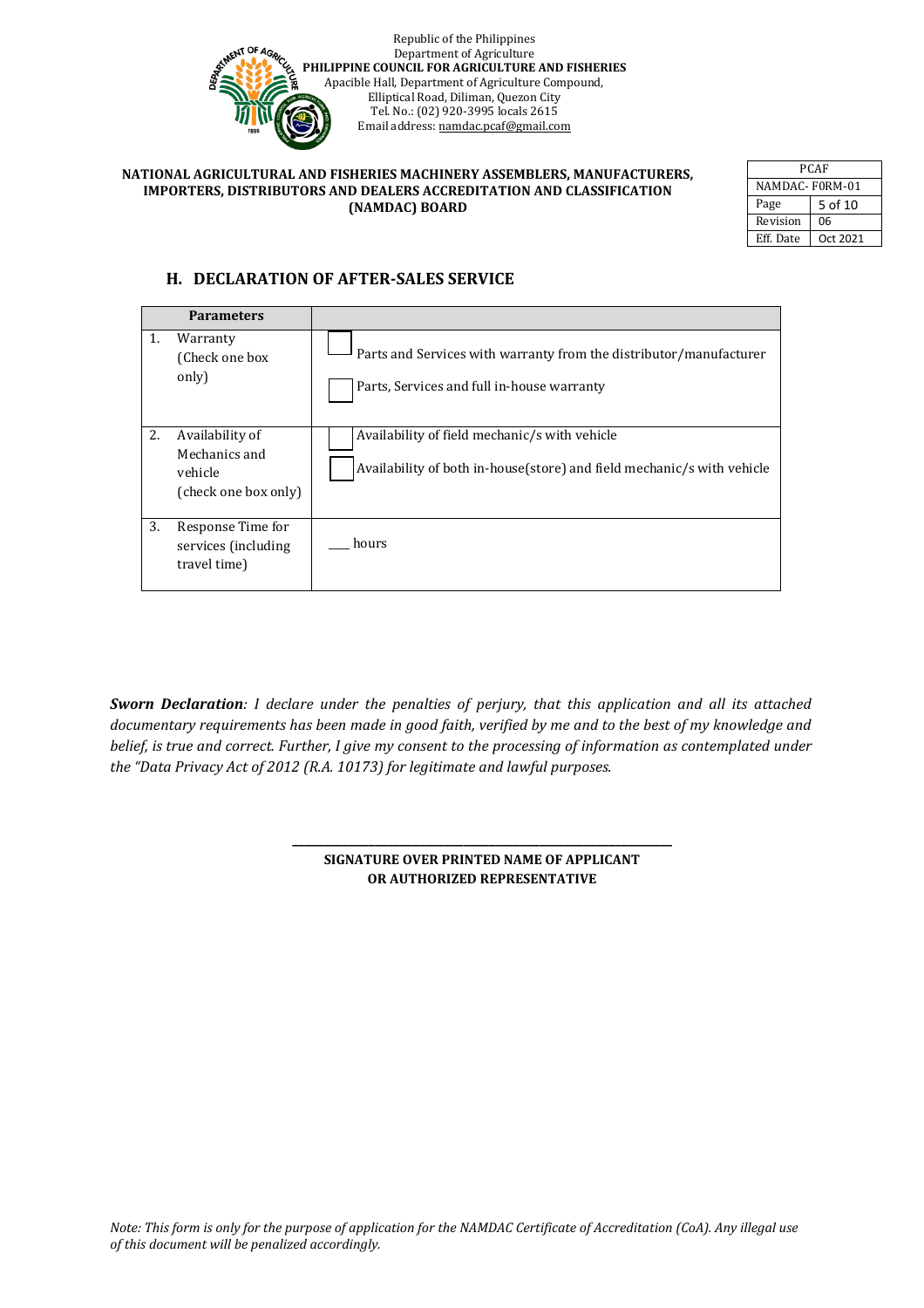

| <b>PCAF</b>    |          |  |  |  |
|----------------|----------|--|--|--|
| NAMDAC-F0RM-01 |          |  |  |  |
| Page           | 6 of 10  |  |  |  |
| Revision       | 06       |  |  |  |
| Eff. Date      | Oct 2021 |  |  |  |

### **DOCUMENTARY REQUIREMENTS**

*The listed documents shall be submitted in completion of the NAMDAC Accreditation application.* 

|                | <b>DOCUMENTS</b>                                                                              |   | <b>ACCEPTED</b> |     | <b>REMARKS</b> |
|----------------|-----------------------------------------------------------------------------------------------|---|-----------------|-----|----------------|
|                |                                                                                               | Y | N               | N/A |                |
| 1.             | Duly Accomplished NAMDAC Form 01                                                              |   |                 |     |                |
|                | <b>General Information</b><br>А.                                                              |   |                 |     |                |
|                | <b>Product Data Sheet</b><br>В.                                                               |   |                 |     |                |
|                | -Complete list of products assembled, manufactured, imported, distributed and/or              |   |                 |     |                |
|                | retailed with complete information                                                            |   |                 |     |                |
|                | List of Dealers/Branches (if applicable)<br>C.                                                |   |                 |     |                |
|                | List of Tools for Servicing<br>D.                                                             |   |                 |     |                |
|                | -Complete list of tools/equipment owned and used to perform after-sales                       |   |                 |     |                |
|                | services/repairs/installation                                                                 |   |                 |     |                |
|                | List of Facilities (eg. warehouse, stockroom, office computers, printers, etc.)<br>Е.         |   |                 |     |                |
|                | List of Testing/Manufacturing Equipment (for assembler and manufacturer)<br>F.                |   |                 |     |                |
|                | List of Vehicles<br>G.                                                                        |   |                 |     |                |
|                | Declaration of After Sales Service<br>Н.                                                      |   |                 |     |                |
|                | Documentary Requirements Checklist (accomplished by the applicant)<br>L.                      |   |                 |     |                |
|                | Notarized Acknowledgement Form<br>J.                                                          |   |                 |     |                |
|                | K.<br><b>Omnibus Sworn Statement</b>                                                          |   |                 |     |                |
| $\overline{2}$ | Pictures of the ff.: office/s, facilities, vehicles (cover plate no.), tools and equipment as |   |                 |     |                |
|                | declared in the NAMDAC Form 1                                                                 |   |                 |     |                |
| 3              | NAMDAC Form 02- Company Profile                                                               |   |                 |     |                |
|                | <b>Brief Company Description</b><br>٠                                                         |   |                 |     |                |
|                | Company Owner and Officers                                                                    |   |                 |     |                |
| 4              | Certified Photocopy of Certificate of Registration issued by SEC/CDA/DTI                      |   |                 |     |                |
| 5              | Articles of Incorporation/Partnership (if applicable)                                         |   |                 |     |                |
| 6              | Authority to sign and transact                                                                |   |                 |     |                |
|                | Corporation (a Board Resolution)                                                              |   |                 |     |                |
|                | Single Proprietorship (SPA)                                                                   |   |                 |     |                |
| 7              | Certificate of distributorship/dealership from the suppliers (for distributor and dealer)     |   |                 |     |                |
| 8              | Certified Photocopy of Latest Audited Financial Statement (AFS)                               |   |                 |     |                |
|                | Properly received by BIR                                                                      |   |                 |     |                |
| 9              | NAMDAC Form 07-Breakdown of sales of agricultural and fisheries machinery and equipment       |   |                 |     |                |
|                | (same year of the submitted Latest Audited Financial Statement)                               |   |                 |     |                |
|                | attach proof of sales (DR/ORs/Sales invoices                                                  |   |                 |     |                |
| 10             | Certified Photocopy of Income Tax Return (ITR)                                                |   |                 |     |                |
|                | For the last 3 years                                                                          |   |                 |     |                |
|                | Properly received by BIR                                                                      |   |                 |     |                |
| 11             | Certified Photocopy of Certificate of Acceptance                                              |   |                 |     |                |
|                | completed agricultural and fisheries contracts with private and/or government<br>٠            |   |                 |     |                |
|                | entities for the last 3 years                                                                 |   |                 |     |                |
| 12             | NAMDAC Form 3- Personal Data Sheet of all technicians/technical personnel                     |   |                 |     |                |
|                | Complete details including SSS, PHILHEALTH, PAGIBIG, TIN, thumb mark and                      |   |                 |     |                |
|                | signature                                                                                     |   |                 |     |                |
| 13             | NAMDAC Form 04- List of employees                                                             |   |                 |     |                |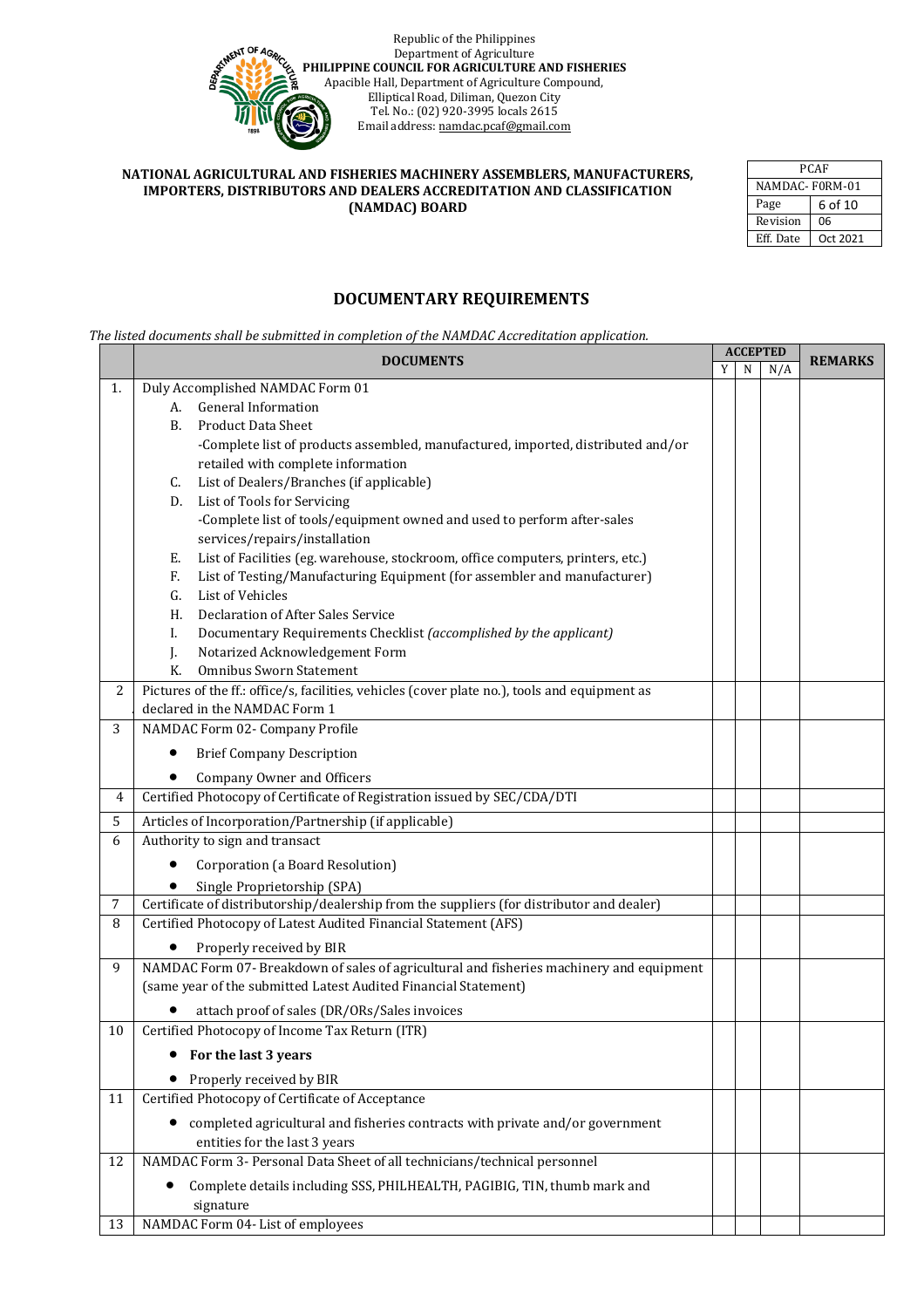

| <b>PCAF</b><br>NAMDAC-F0RM-01 |          |  |  |      |
|-------------------------------|----------|--|--|------|
|                               |          |  |  | Page |
| Revision                      | 06       |  |  |      |
| Eff. Date                     | Oct 2021 |  |  |      |

|    | Complete details including college courses if applicable, skills, and contact nos.    |  |  |  |  |
|----|---------------------------------------------------------------------------------------|--|--|--|--|
|    | Certified by the Company Secretary/HRD                                                |  |  |  |  |
| 14 | Agricultural and Biosystems Engineer Employee or Consultant                           |  |  |  |  |
|    | Shall engage services of at least one (1) Agricultural and Biosystems Engineer        |  |  |  |  |
|    | Scanned copy of Valid PRC ID<br>$\bullet$                                             |  |  |  |  |
|    | Proof of consultancy/employment<br>$\bullet$                                          |  |  |  |  |
|    | Accomplished NAMDAC Form 3<br>$\bullet$                                               |  |  |  |  |
| 15 | Certified Photocopy of Current Year Business Permit                                   |  |  |  |  |
| 16 | If applying as Importer:                                                              |  |  |  |  |
|    | NAMDAC Form 8- Volume of Importation<br>$\bullet$                                     |  |  |  |  |
|    | Certificate of Registration and Accreditation from the Bureau of Customs<br>$\bullet$ |  |  |  |  |

*(Final validation of this form shall be done by the Secretariat of the NAMDAC Board.)*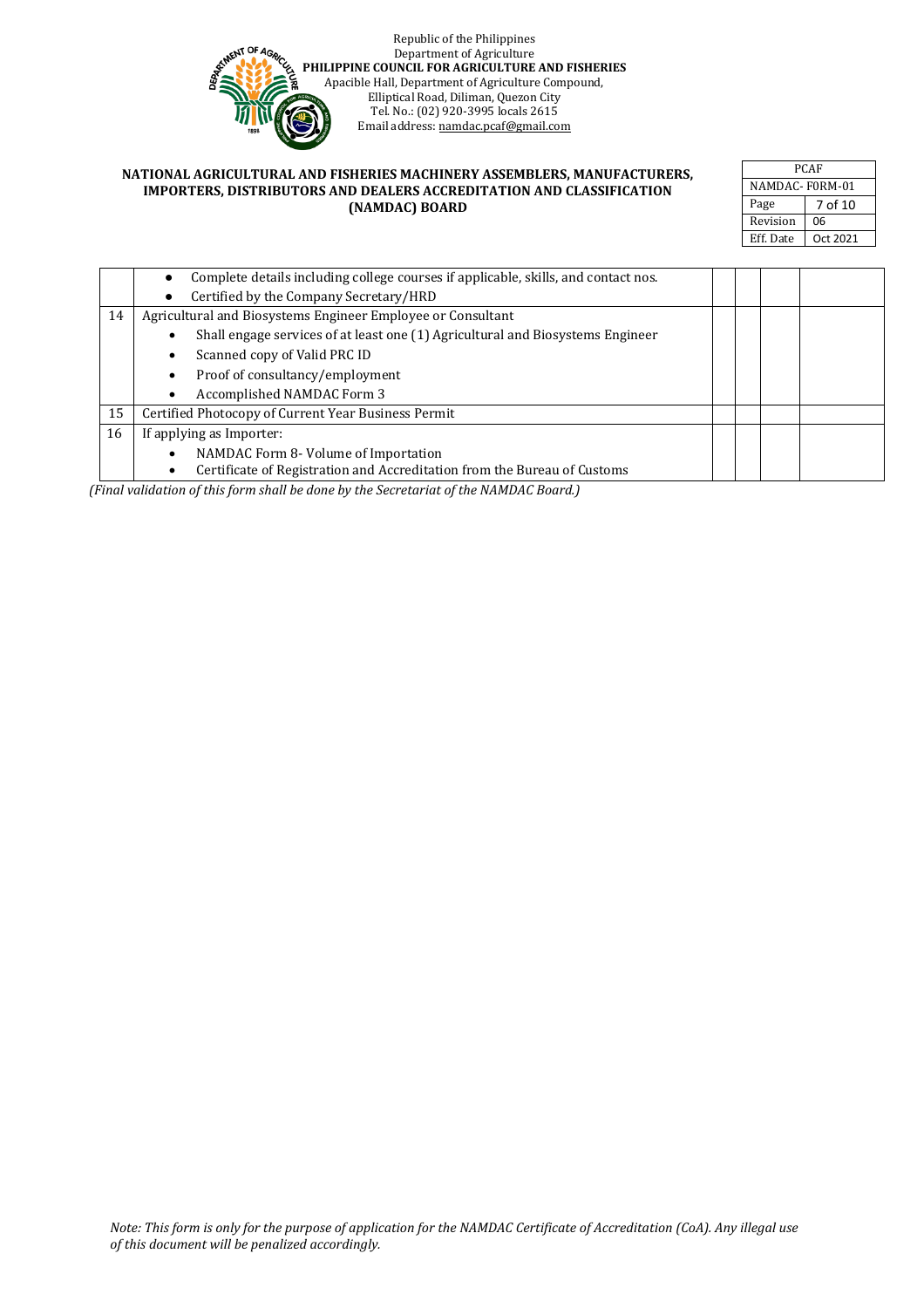|                                                                                                                      |                | Republic of the Philippines<br>Department of Agriculture<br>PHILIPPINE COUNCIL FOR AGRICULTURE AND FISHERIES<br>Apacible Hall, Department of Agriculture Compound, |                                                                                                                             |                       |
|----------------------------------------------------------------------------------------------------------------------|----------------|--------------------------------------------------------------------------------------------------------------------------------------------------------------------|-----------------------------------------------------------------------------------------------------------------------------|-----------------------|
|                                                                                                                      |                | Elliptical Road, Diliman, Quezon City                                                                                                                              |                                                                                                                             |                       |
|                                                                                                                      |                | Tel. No.: (02) 920-3995 locals 2615                                                                                                                                |                                                                                                                             | PCAF                  |
|                                                                                                                      |                | Email address: namdac.pcaf@gmail.com                                                                                                                               |                                                                                                                             | NAMDAC-FORM-01        |
|                                                                                                                      |                |                                                                                                                                                                    |                                                                                                                             | Page<br>8 of 10       |
| NATIONAL AGRICULTURAL AND FISHERIES MACHINERY ASSEMBLERS, MANUFACTURERS,                                             |                |                                                                                                                                                                    |                                                                                                                             | 06<br>Revision        |
| IMPORTERS, DISTRIBUTORS AND DEALERS ACCREDITATION AND CLASSIFICATION                                                 |                |                                                                                                                                                                    |                                                                                                                             | Eff. Date<br>Oct 2021 |
|                                                                                                                      | (NAMDAC) BOARD |                                                                                                                                                                    |                                                                                                                             |                       |
|                                                                                                                      |                | <b>ACKNOWLEDGEMENT</b>                                                                                                                                             |                                                                                                                             |                       |
| REPUBLIC OF THE PHILIPPINES)                                                                                         |                |                                                                                                                                                                    |                                                                                                                             |                       |
| <u>2008 - Andrea Barbara, presentant e popular e popular e popular e popular e popular e popular e popular e pop</u> |                |                                                                                                                                                                    |                                                                                                                             |                       |
|                                                                                                                      |                |                                                                                                                                                                    |                                                                                                                             |                       |
|                                                                                                                      |                |                                                                                                                                                                    | BEFORE ME, a Notary Public for and in the above jurisdiction, this day of<br>20 <sub>__</sub> , personally appeared Mr./Ms. |                       |
| (Name of Company Representative)                                                                                     |                |                                                                                                                                                                    |                                                                                                                             |                       |
| No. 20 and expiring                                                                                                  |                |                                                                                                                                                                    | (Type of identification i.e. Passport, Driver's License, SSS)                                                               |                       |
|                                                                                                                      |                |                                                                                                                                                                    |                                                                                                                             |                       |
|                                                                                                                      |                |                                                                                                                                                                    |                                                                                                                             |                       |

Known to me and by me known to be the same person who executed the foregoing application for accreditation consisting of \_\_\_\_\_\_\_\_\_\_ pages where the acknowledgement is hereto attached.

WITNESS MY HAND AND NOTARIAL SEAL on the date and at the place first above written.

| Doc. No. $\overline{\phantom{a}}$ |  |
|-----------------------------------|--|
| Page No. $\_\_\_\_\_\_\_\$        |  |
| Book No.                          |  |
| Series of                         |  |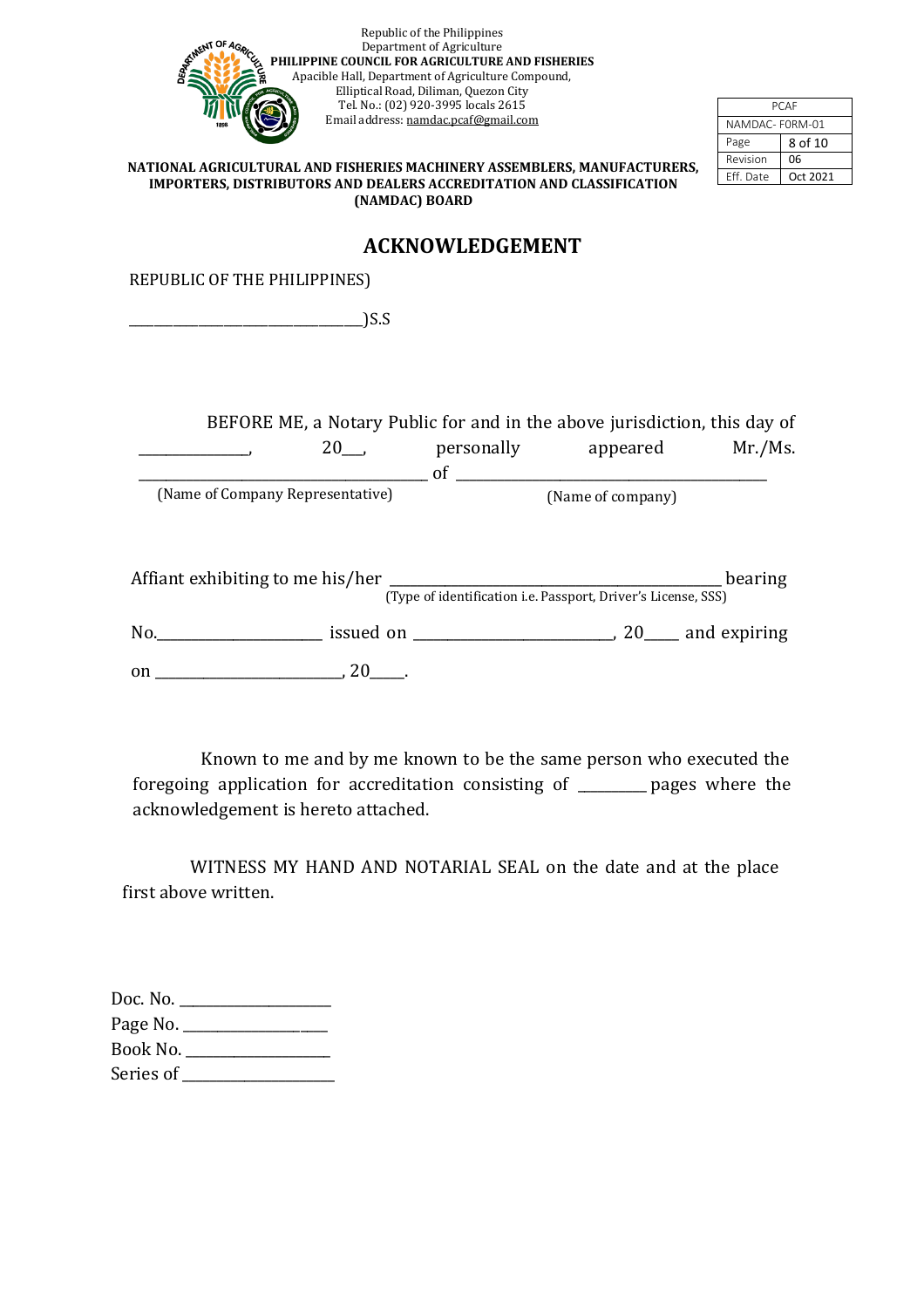

| PCAF           |          |  |  |  |
|----------------|----------|--|--|--|
| NAMDAC-F0RM-01 |          |  |  |  |
| Page           | 10 of 10 |  |  |  |
| Revision       | 06       |  |  |  |
| Eff. Date      | Oct 2021 |  |  |  |

# **OMNIBUS SWORN STATEMENT**

REPUBLIC OF THE PHILIPPINES) \_\_\_\_\_\_\_\_\_\_\_\_\_\_\_\_\_\_\_\_\_\_\_\_\_\_\_\_\_\_\_\_\_\_\_\_\_) S.S

## AFFIDAVIT

I, *[Name of Affiant]*, of legal age, *[Civil Status], [Nationality]*, and residing at *[Address of Affiant]*, after having been duly sworn in accordance with law, do hereby depose and state that:

### *1. Select one, delete the other:*

*If a sole proprietorship:* I am the sole proprietor or authorized representative of *[Name of Entity]*, with office address at *[Address of main office]*;

*If a partnership, corporation, cooperative:* I am the duly authorized and designated representative of *[Name of Entity]* with office address at *[Address of main office]*;

- 2. *[Name of Entity]* has no recurring violations in any court of law regarding machinery distribution and manufacturing;
- 3. *[Name of Entity]* is not currently "blacklisted" or barred from bidding by the Government of the Philippines or any of its agencies, offices, corporations, or Local Government Units (LGUs), foreign government/foreign or international financing institution whose blacklisting rules have been recognized by the Government Procurement Policy Board (GPPB);
- 4. *[Name of Entity]* has no unsettled complaint/s filed with Department of Agriculture (DA) offices- Regional Field Offices (RFOs), Bureaus, attached Agencies and Corporations;
- 5. *[Name of Entity]* is not currently suspended by any DA offices;
- 6. Each of the documents submitted is in satisfaction and compliance with the requirements of the National Agricultural and Fisheries Machinery Assemblers, Manufacturers, Importers, Distributors and Dealers Accreditation and Classification (NAMDAC);
- 7. Each document is an authentic copy of the original, complete and all statements and information provided therein are true and correct;